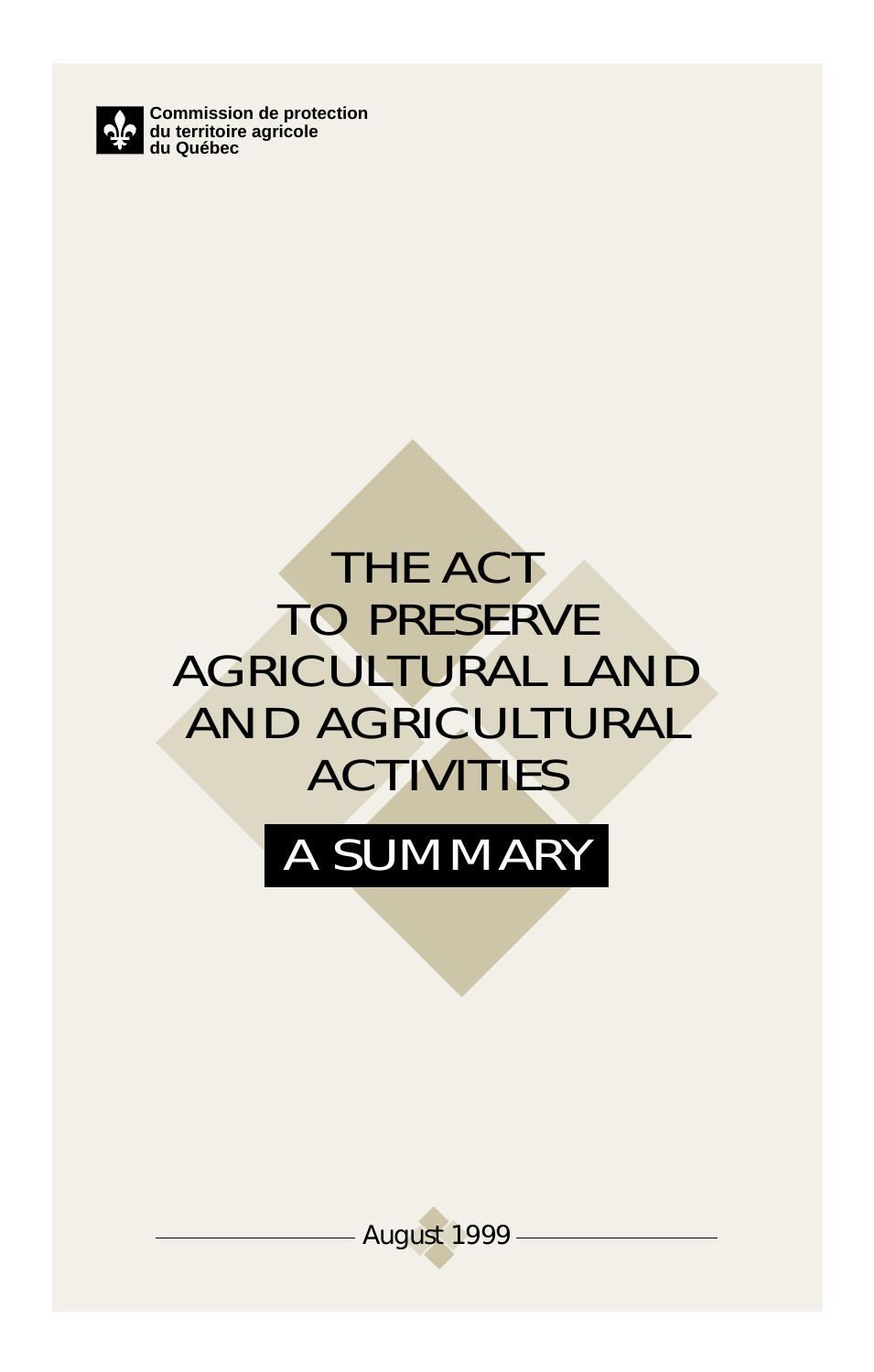

This pamphlet provides an overview of the Act to preserve agricultural land and agricultural activities. It summarizes the main provisions, but does not supersede the text of the Act or its attendant regulations. The section numbers in parentheses refer to the Act.

Published by the Commission de protection du territoire agricole, this document deals solely with the provisions administered by the Commission. More-detailed documents and information pertaining to applications for authorization and declarations can be obtained from your municipality, or from the Commission at the addresses and phone numbers listed at the back of this pamphlet.

The Act also contains other measures related to the preservation of farming activities, in the form of good-neighbourliness rules (norms of reciprocity, restrictions on proceedings instituted against agricultural producers) and rules governing the powers of regional county municipalities and municipalities with respect of land use in agricultural zones. For information on these measures, contact the Ministère de l'Agriculture, des Pêcheries et de l'Alimentation du Québec, the Ministère de l'Environnement (for application of the "Guidelines for determining minimum distances to ensure odour management in rural areas") and the Ministère des Affaires municipales et de la Métropole (for application of the Act respecting land use planning and development).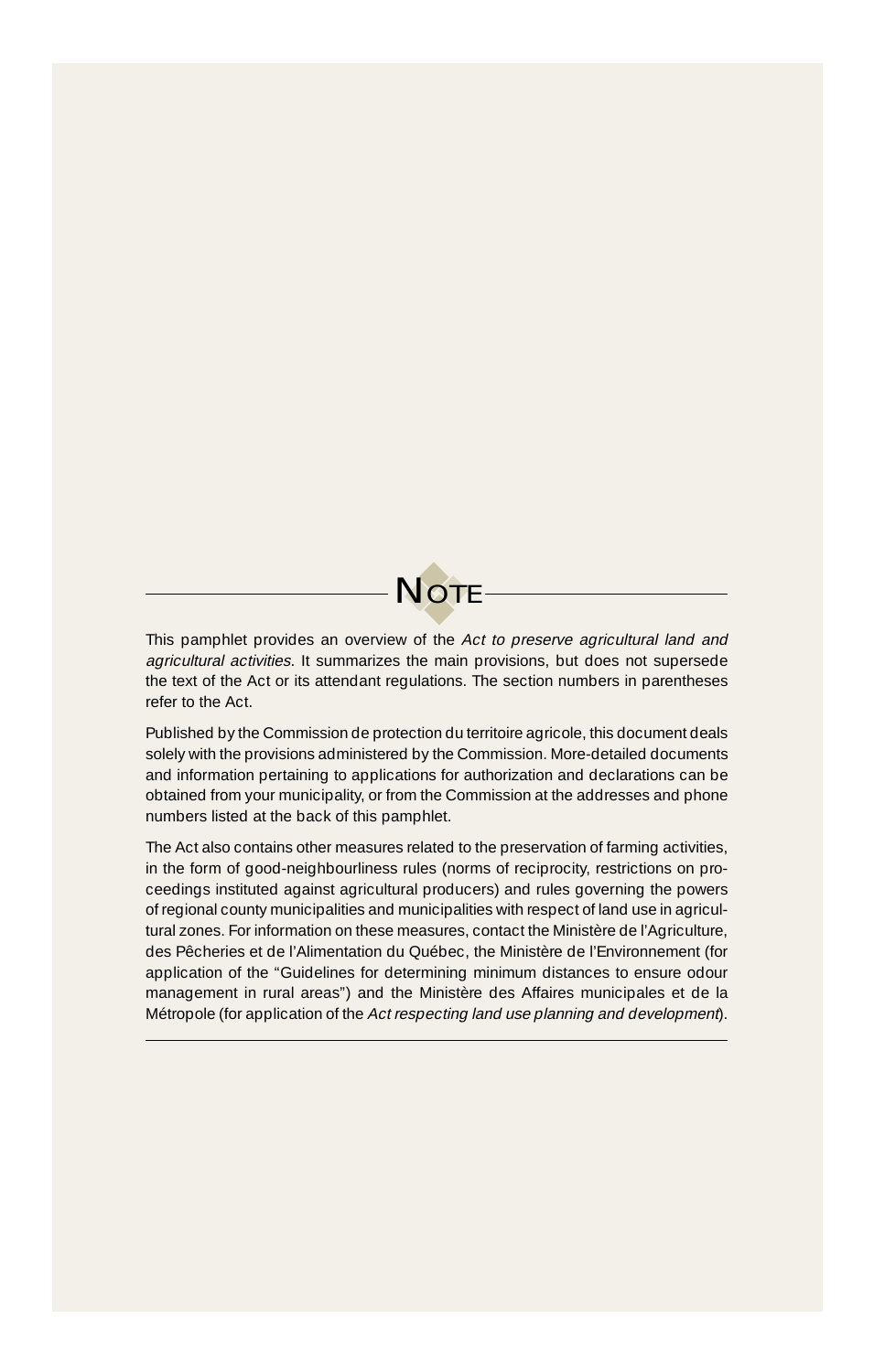# PURPOSE OF THE ACT

The purpose of the legislation to preserve agricultural land as instituted by the Act is to guarantee a lasting territorial base for agricultural purposes and to foster the preservation and development of farming activities and farm enterprises in the established agricultural zones, in keeping with sustainable development imperatives.



The government identified as a designated agricultural region any part of the territory where soil and surroundings need to be protected for agricultural purposes. Six orders in council, which came into force between November 9, 1978, and November 7, 1981, were passed to this effect. They eventually covered the entire territory of Québec south of the 50th parallel, starting with the St. Lawrence Lowlands and the Outaouais region.

Each local municipality then reached an agreement with the Commission de protection du territoire agricole on its agricultural zone plan (s. 47).

Finally, each regional county municipality (RCM) reviewed the agricultural zone plan of its member municipalities in the context of negotiations with the Commission, with the participation of the Union des producteurs agricoles. This review process (s. 69.1) resulted in the signing of 96 memorandums of agreement with as many RCMs on the limits of the agricultural zone in question.

All of the orders in council revising agricultural zones are in effect, and the review process has been completed.

Taking into account the one-time inclusions and exclusions currently in effect, as of April 1, 1998, Québec's agricultural zones represented a total area of 6,339,908 hectares. An agricultural zone has been established in 1,119 municipalities in 94 RCMs and 3 urban communities, and in each of Québec's 17 administrative regions.

#### ◆ ◆ ◆

To find out if your lot is included in an agricultural zone, contact your municipality, the land registry office or the Commission de protection du territoire agricole.

# 2 CONTROLLED ACTIVITIES IN AGRICULTURAL ZONES

#### **2.1 PROHIBITED ACTIVITIES**

In order to give priority to farming activities, the Act controls non-agricultural activity.

The following are prohibited unless authorized by the Commission:

- using a lot for any purpose other than agriculture (residential, commercial, industrial or institutional) (s. 26);
- cutting maple trees in a sugar bush (except for the purposes of selection or thinning within the framework of forest management) and using a sugar bush for any purpose other than maple production (s. 27);
- effecting a subdivision, i.e. alienating part of a lot while retaining a right of property on a contiguous lot or a lot deemed to be contiguous (for the purposes of the Act, two lots that are separated by a public road, a railway, a public utility right of way or the surface of a lot for which an acquired right exists are deemed to be contiguous) (s. 28);
- alienating a lot (by way of sale or donation) while retaining a right of property on a contiguous lot or a lot deemed to be contiguous (s. 29);
- removing topsoil (s. 70).

#### **2.2 EXCEPTIONS**

#### **2.2.1 Rights recognized under the Act**

1. Under the Act, a natural person whose main occupation is agriculture may, without the authorization of the Commission, erect a residence for himself, his child or his employee on a lot which he owns and where he carries out his main occupation.

An agricultural corporation or partnership may also erect a residence for a shareholder or member whose main occupation is agriculture on a lot which it owns and where the shareholder or member carries out his main occupation. It may also erect, on such a lot, a residence for an employee assigned to the agricultural operations of the corporation or partnership (s. 40).

2. A person may, without authorization of the Commission, alienate an area of 100 hectares or more if the contiguous residual area of which he remains the owner forms an area of at least 100 hectares (s. 29.2).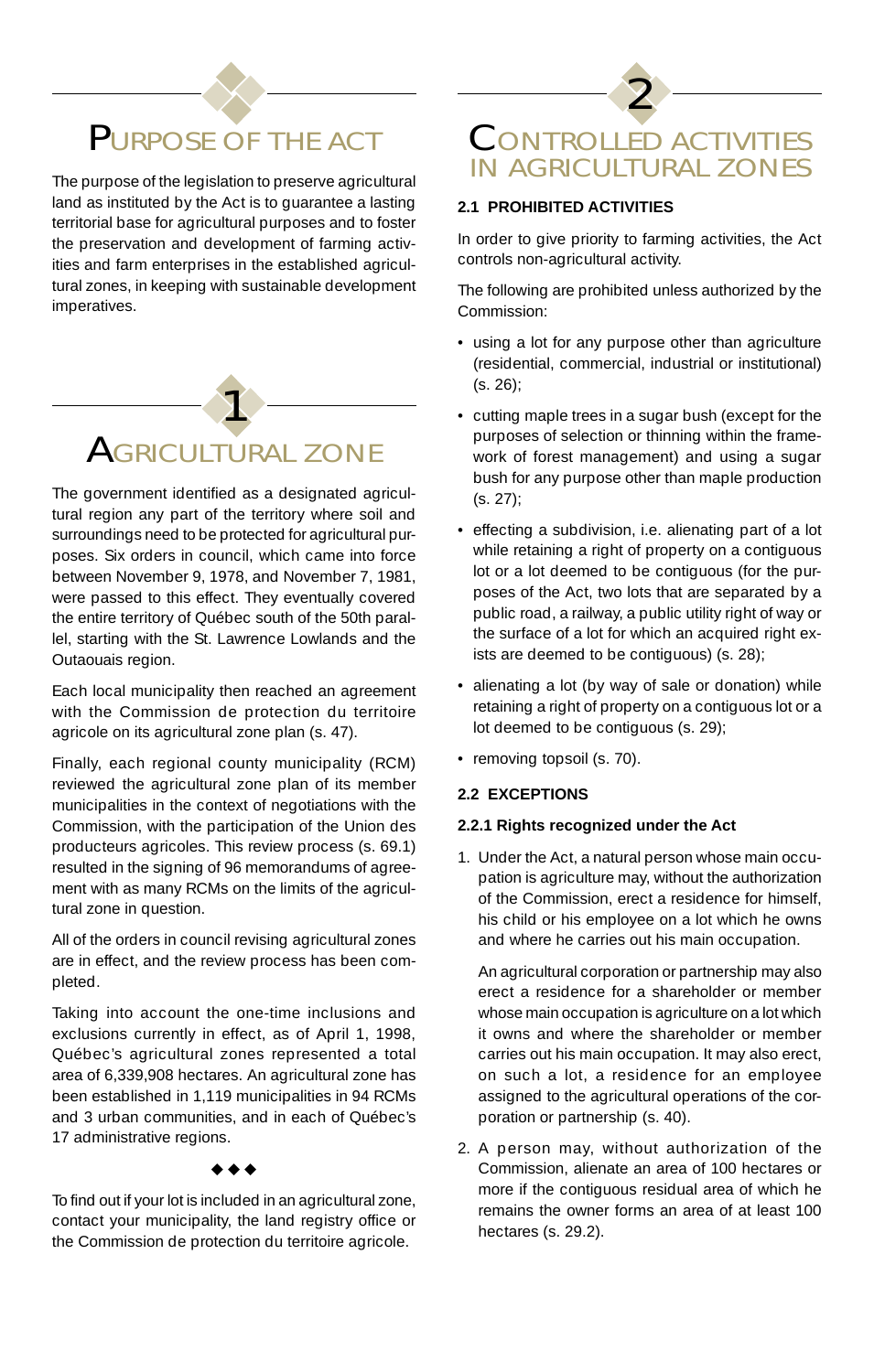- 3. A person may, without authorization of the Commission, erect a residence on his property when the property comprises several contiguous lots that are vacant (without non agricultural use) and form an area of 100 hectares or more (s. 31.1).
- 4. The Act provides for various **acquired rights** regarding a lot that are transferable from one owner to the next.

Thus, a person may, without the authorization of the Commission, alienate, subdivide and use for a purpose other than agriculture a lot that, when the provisions of the Act were made applicable to it:

- (a) was being used for a purpose other than agriculture both legally and in practice (s. 101); or
- (b) was already governed by a permit authorizing its use for a purpose other than agriculture (e.g. valid building permit, operating permit issued by the Ministère de l'Environnement) (s. 101);
- (c) was or had become adjacent to a public road along which public water and sewer services were or were to be installed under a municipal by-law approved in accordance with the law (s. 105);

For lots for which a right referred to in paragraphs (a) and (b) exists, the surface covered by those acquired rights may, if smaller and if the owner held a larger surface when the provisions of the Act were made applicable to it, be increased to a halfhectare (53,820 sq. ft.) if the lot was being used or was already governed by a permit authorizing its use for residential purposes, or to one hectare (107,640 sq. ft.) if its use or authorized use under the permit was for commercial, industrial or institutional purposes (s. 103).

The acquired right described in paragraph (c) does not extend to any part of the lot situated more than 60 metres from the right of way of a public road in the case of a residential use, or more than 120 metres from that right of way in the case of commercial, industrial or institutional use (s. 105).

**The right to the residential use of a lot or an acquired right referred to in paragraphs (a) and (b) is extinguished when the part of the surface covered by the right is left uncropped (becomes covered by vegetation) for more than one year (s. 31 and 102).**

#### **2.2.2 Prescribed activities**

As of June 18, 1998, the following activities are allowed under regulations made pursuant to the new provisions of the Act to preserve agricultural land and agricultural activities and do not require authorization from the Commission (or a declaration):

- expanding a residential site built prior to the Act's entry into force;
- erecting a rough shelter measuring 20 square metres on a bushlot of 10 hectares or more in size;
- selling all of one's property to more than one agricultural producer who owns adjacent land;
- erecting a billboard;
- relinquishing, by the Ministère des Transports or a municipality, excess right of way to the owners of adjacent land.

The above activities are added to cases where a permit to remove topsoil is not required; for example, where the operator's main occupation is horticulture.

**The above activities and related conditions are set out in the applicable regulations.**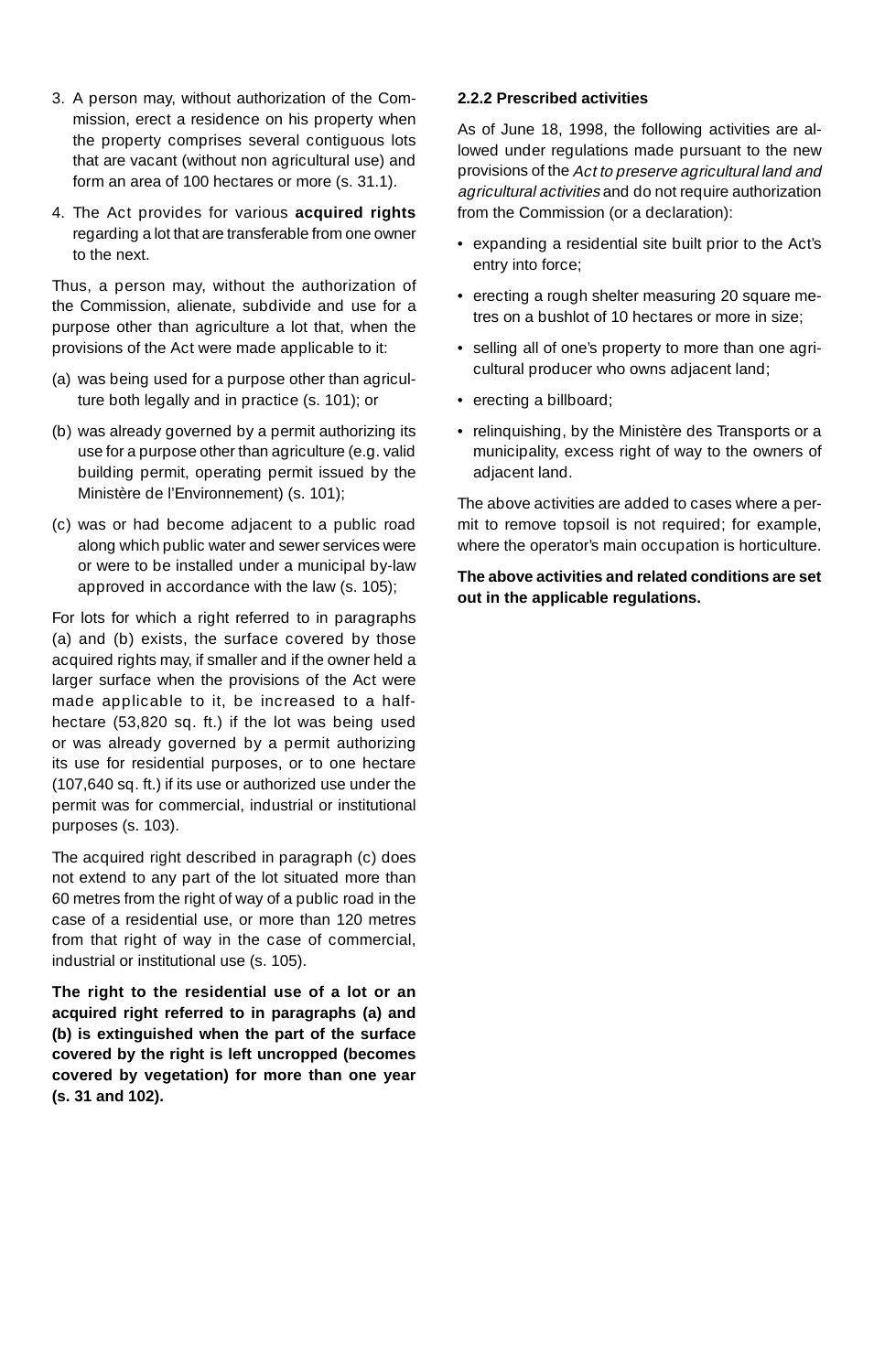# 3 **COMMISSION** DE PROTECTION DU TERRITOIRE AGRICOLE

The mission statement of the Commission is to ensure for future generations a territory for farming and agricultural development.

To this end, its function is to secure the preservation of Québec's agricultural land and help make this a concern of rural communities.

The Commission decides on applications for authorization, supervises the administration of the Act and gives its opinion or advice to the government on matters relating to the preservation of agricultural land and farming activities.

For the above purposes, the members of the Commission decide on applications submitted to them concerning the inclusion or exclusion of a lot in or from an agricultural zone; the subdivision, alienation or use of a lot for purposes other than agriculture; the cutting of maple trees in a sugar bush; and the removal of topsoil. For example, the Commission decides on applications to extend the territorial limits of municipal planning programs for residential, commercial, industrial or institutional use.

The Commission has offices in Québec City and Longueuil. To help bring it closer to the people it serves, the Commission also holds public meetings in the regions on a regular basis to consult or hear persons interested by an application.

### 4 **PROCEDURE** FOR SUBMITTING AN APPLICATION FOR AUTHORIZATION

**4.1** A person wishing to undertake anything for which the authorization of the Commission is required must apply to the local municipality using the forms provided for to this effect.

The municipality must transmit the application to the Commission within 45 days of its receipt (s. 58.1).

The municipality studies the application and makes a recommendation to the Commission regarding the advisability of granting or denying the application. The municipality's recommendation must be **substanti**ated, taking into account the criteria described in section 62 of the Act.

If the application deals with the use of a lot for a new purpose other than agriculture, the municipality must indicate in its recommendation whether other areas that are suitable for the purposes targeted by the application are available elsewhere in the territory of the local municipality, outside the agricultural zone (s. 58.2).

An authorized municipal officer must indicate whether the application is consistent with the municipality's zoning by-law (s. 58.1). If not, the application is deemed **inadmissible** unless:

- it is accompanied by a **draft by-law passed by the council** for the purpose of rendering the application consistent; **and**
- the advice of the RCM or urban community is also required **and** the latter indicates that the draft by-law is consistent with the interim control by-law or the development plan in force (s. 58.5).

**4.2** Only an RCM, a community or a municipality that has the support of its RCM or community may apply to **exclude** certain lots from the agricultural zone (s. 65).

**4.3** With the aim of adopting an overall view to its agricultural zone and agroecosystem sustainability, a member local municipality of a regional county municipality whose development plan has been reviewed according to the government's directions regarding the agricultural zone may also, provided it is has the support of the RCM or the Union des producteurs agricoles, apply to identify the conditions and circumstances under which new residences would be permitted in certain parts of the agricultural zone (s. 59). This process is intended as an alternative to the case-by-case handling of applications for authorization to use land for residential purposes and is aimed at viewing the agricultural zone as a whole.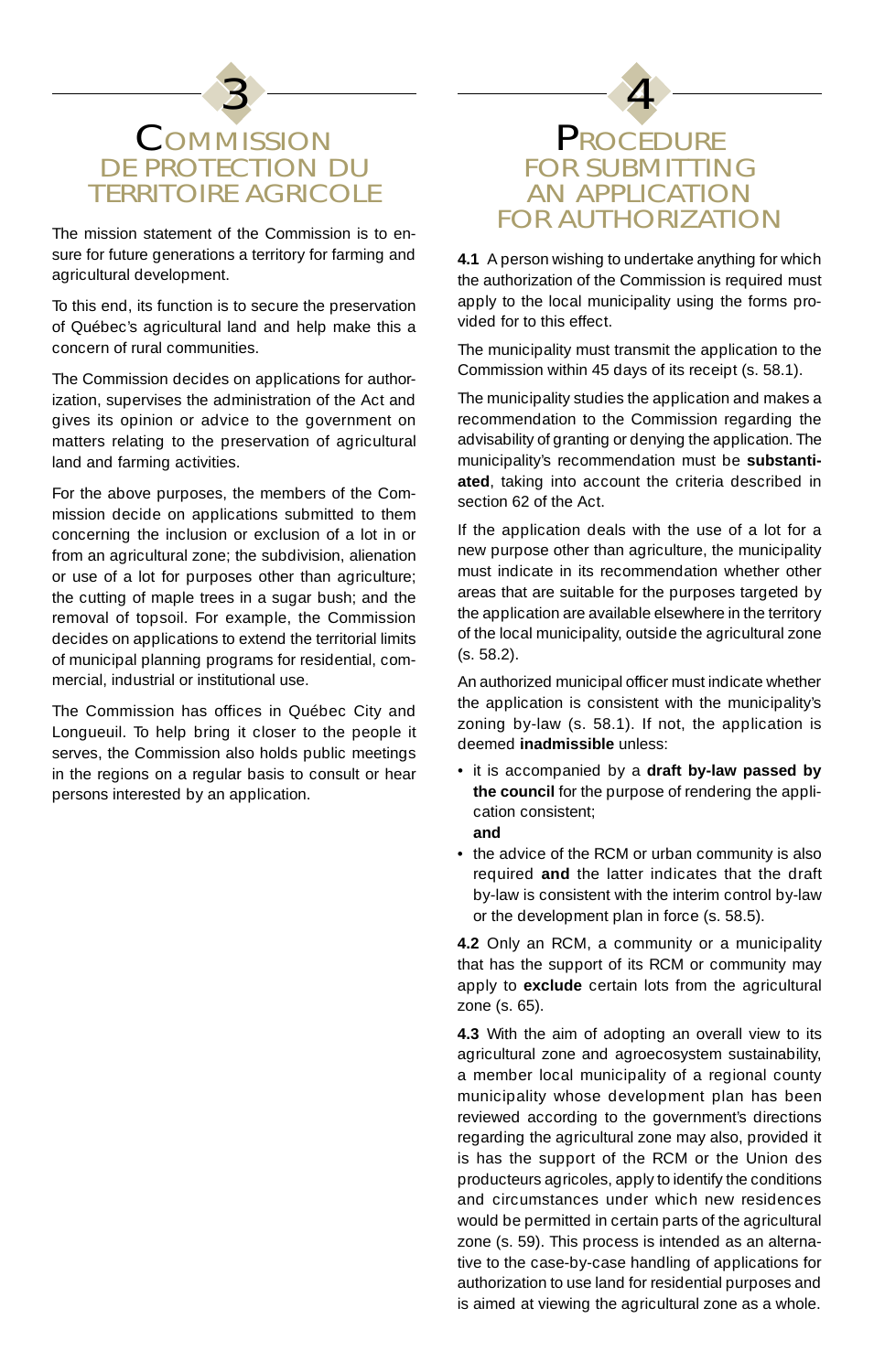

Applications are processed at two levels: by the municipality and then by the Commission.

#### **BY THE MUNICIPALITY**

- The municipality receives an application (s. 58).
- It has 45 days to consider the application and transmit it to the Commission, making a recommendation as to whether or not to approve it. The recommendation must be substantiated, taking into account the criteria set out in the Act. The municipality must also indicate whether the application is consistent with its zoning by-law and whether other areas that are suitable for the purposes targeted by the application are available outside the agricultural zone.
- If the application is not consistent with the municipality's zoning by-law, it is inadmissible.

#### **BY THE COMMISSION**

- If the application is admissible, it is first studied by the Commission's professional services and is then treated by the commissioners.
- Based on the information it has, the Commission issues a **preliminary orientation**, which informs the interested parties of its initial position with regard to the application.
- The interested parties have 30 days to comment on the preliminary orientation, either through written submissions or by testifying before the Commission.
- When these written submissions or oral testimonies cause the Commission to change its initial position regarding the application, the changes are communicated to the parties, who have 10 days to submit written comments.
- The Commission's decision, which must be substantiated, is communicated in writing to the interested parties.

# 6 CRITERIA TAKEN INTO ACCOUNT IN COMMISSION DECISIONS

When an application seeks authorization for a new use for purposes other than agriculture, the applicant must first demonstrate that there is no available area elsewhere in the territory of the local municipality, outside the agricultural zone, that is suitable for the purposes targeted by the application (s. 61.1).

In rendering a decision, the Commission takes into account that it is in the general interest to preserve agricultural land and farming activities. It examines all the facts submitted to it and considers the specific characteristics of the region concerned (s. 12).

The Commission **must take** the following criteria into consideration:

- the soil capability of the lot and of neighbouring lots;
- the possible uses of the lot for agricultural purposes;
- the consequences of an authorization on existing farming activities and the development of those activities and on the possibilities of agricultural use of neighbouring lots;
- the restrictions and effects resulting from the application of laws and regulations, in particular those relating to the environment and, more specifically, with respect to livestock operations;
- the availability of other sites where farming restrictions would be eliminated or reduced, particularly for applications dealing with a lot that is part of a census agglomeration or census metropolitan area as defined by Statistics Canada or with a lot within the territory covered by the Commission de développement de la métropole;
- the homogeneity of the farming community and farming operations;
- the impact on the preservation of water and soil resources for agriculture in the territory of the local municipality and in the region;
- the establishment of land holdings of a sufficient area for farming activities;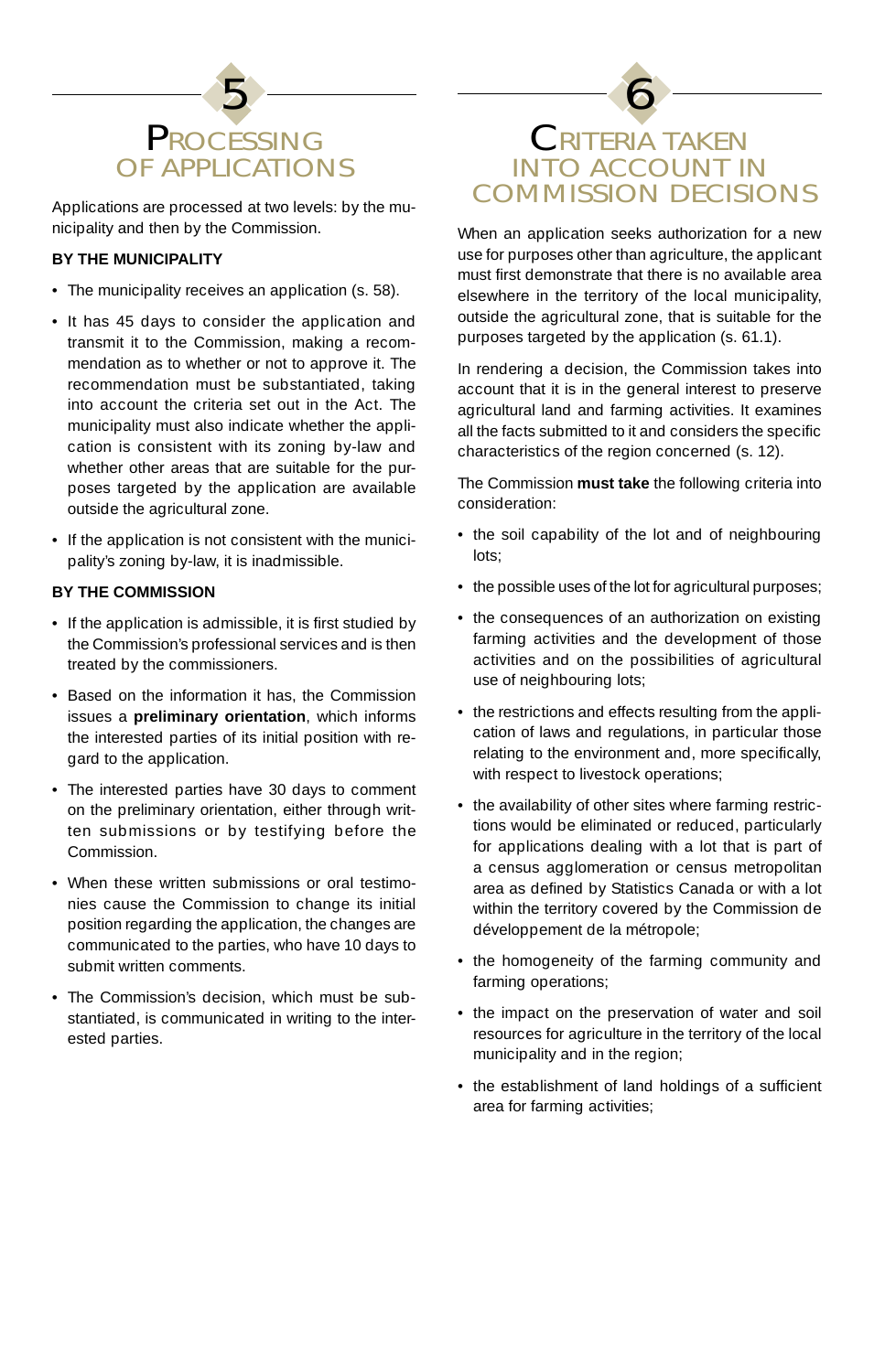- the impact on the economic development of the region upon proof submitted by a municipality, community, public body or agency providing public utility services;
- the socioeconomic conditions necessary for the viability of a community when justified by the low population density of the region.

The Commission **may take** the following criteria into consideration:

- an indication to the effect that the application is not consistent with the development plan and complementary document transmitted by the RCM or community or with the land use objectives of the Commission de développement de la métropole;
- the consequences of a refusal for the applicant.

The Commission **must not take** into consideration (s. 62.1):

- the fact that the object of the application has been wholly or partly achieved;
- the possible consequences of the decision on an offence already committed;
- any fact or evidence not related to a provision of section 12, 61.1, 61.2, 62 or 65.1;
- the fact that a lot division is indicated on a cadastral plan.

For applications seeking authorization to exclude an aggregate of lots or part of a lot from the agricultural zone, the Commission must, in addition to considering the criteria defined in section 62, be satisfied that the exclusion meets **a need and a development objective** identified in the development plan of the local municipality, RCM or community (s. 65.1).



For each application for authorization, the Commission drafts a summary of the application, indicating its preliminary orientation regarding the application, that is, its intention to grant or refuse the application.

This step is a major change in the decision-making process. It was introduced in April 1998 as part of the reform of the administrative justice system and is aimed at communicating the Commission's position on an application to the intervening parties more rapidly so that they may present their views before the Commission renders its decision. The entire process is designed to be equitable and transparent.

Once the Commission's preliminary orientation has been communicated to them, the intervening parties are given an opportunity to submit their comments in writing or request a hearing to make their opinions known orally.

Should these written submissions or oral testimonies lead the Commission to change its position regarding the application, the intervening parties are given another opportunity to present their views in writing.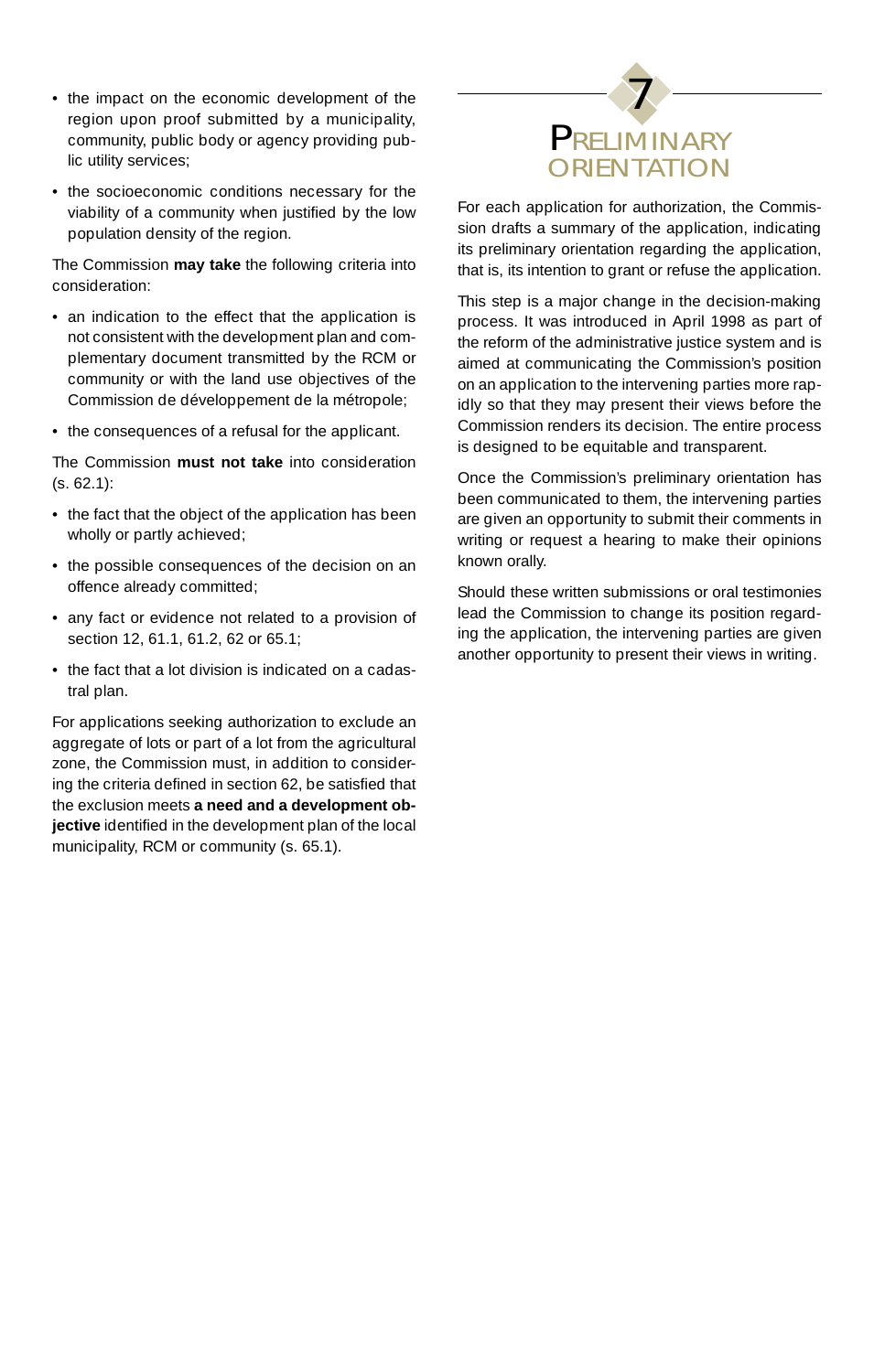

Every decision of the Commission must be substantiated and communicated in writing to the applicant and every interested party, as well as to the local municipality and regional county municipality or community in which the lot contemplated in the application is situated (s. 64). Any decision in which there are errors in writing or calculation or any other error of form may be corrected upon request. The same applies to any decision that grants more than was applied for or fails to rule on a part of the application (s. 18.5).

The Commission may also, on its own initiative or upon request, review a decision it has made provided no proceeding has been brought before the Administrative Tribunal of Québec, in particular when an applicant or interested party was unable to present its views (s. 18.6). Any interested party may contest a decision of the Commission before the Administrative Tribunal of Québec within 30 days of the decision (s. 21.1).

The Tribunal may not, unless there has been a significant error of law or fact in the contested decision, reevaluate the assessment of the application made by the Commission (s. 21.4).



Under the Act to preserve agricultural land and agricultural activities, a declaration setting forth the right to proceed with an activity without the Commission's authorization must be submitted in the following instances:

• when a person is applying to his municipality for a **building permit** (s. 32) to erect a residence or main building or to change the use of a farm building or expand such a building in cases where the change of use or the expansion is for purposes other than agriculture and the person is invoking the rights recognized in sections 31, 31.1 and 40 or acquired rights.

No municipality may issue a building permit for a lot situated in an agricultural zone unless the application is submitted with a certificate of authorization or a notice of compliance with the Act issued by the Commission or unless the threemonth period provided for in section 100.1 of the Act has elapsed.

- when the alienation (sale) of land will result in the delimiting, for the first time, of an area for which acquired rights exist (s. 32.1);
- when a municipality is applying to widen an existing right of way of a public road to 30 metres.

The person signing the declaration is fully responsible for the facts contained in that document. The Commission verifies whether the information provided is exact.

Under the amendments made to the Act in 1997 and the new regulations, a declaration is no longer required in the following cases:

- submitting a plan for subdivision;
- constructing a farm building;
- constructing an accessory building on an area for which acquired rights exist.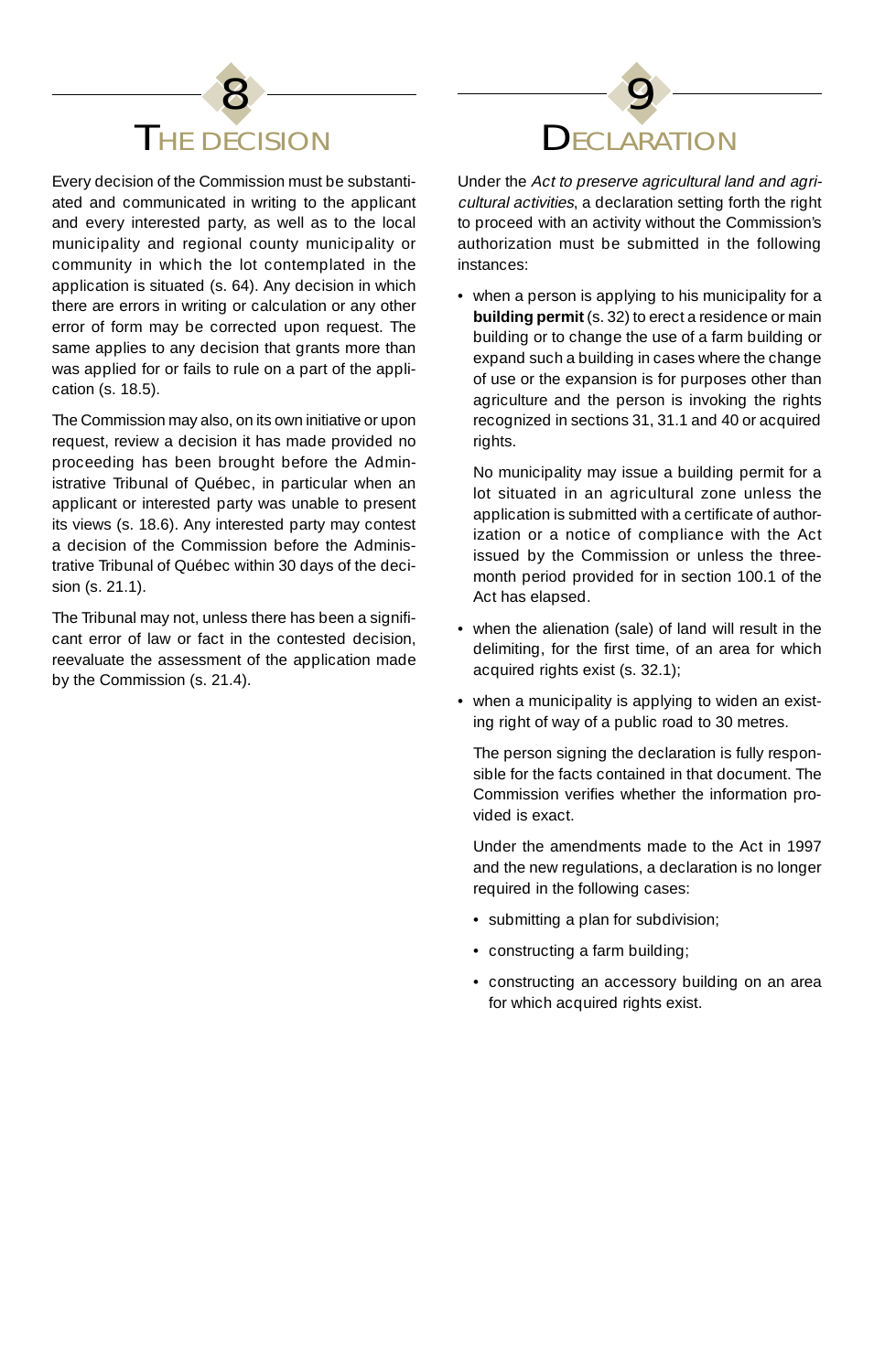

When a person violates any provision of the Act or refuses to comply with a decision of the Commission, the latter may issue an order (s. 14) or apply to the courts to have a subdivision or alienation made in violation of the Act repealed (s. 30), or obtain an order from the Superior Court directing the person to comply with the Act (s. 85) and have the necessary work done to restore the lot to its original state (s. 84 and 86).

Note that the general recourses provided for in the Code of Civil Procedure may also be used in the event of an offence under the Act. For example, contempt of a court judgment is punishable by a fine or by imprisonment.

Every person who commits an offence is liable to a fine or to penal proceedings (s. 87 and 88).

## 11 **AUTHORIZATION** AND DECLARATION FORMS

To find out if a lot is subject to the provisions of the Act, or to obtain information on an application for authorization or a declaration, contact:

- your municipality
- Commission de protection du territoire agricole du Québec 200, chemin Sainte-Foy, 2e étage Québec (Québec) G1R 4X6
	- Tel.: 1-800-667-5294 (toll-free) (418) 643-3314
- Commission de protection du territoire agricole du Québec 25, boulevard La Fayette, 3e étage Longueuil (Québec) J4K 5C7
	- Tel.: 1-800-361-2090 (toll-free) (450) 442-7100

In addition to this pamphlet, the Commission has published more-detailed documents pertaining to applications for authorization and declarations. These publications are available from the Commission's offices or on the Internet, at the following address: http://doc.gouv.qc.ca. Click on "administrative tribunals of Québec" to obtain information on the Commission de protection du territoire agricole du Québec as well as to access various generalinterest documents published by the Commission, including those mentioned above.

As well, every four months, the Société québécoise d'information juridique (SOQUIJ) publishes a compendium of decisions ("Recueil en matière de protection du territoire agricole") rendered by the Commission de protection du territoire agricole and court rulings related to the preservation of agricultural land. SOQUIJ's on-line database "Azimut" (HYPERLINK http://www.azimut.soquij.qc.ca) contains the full text (in French) of over 25,000 decisions and orders of the Commission made since 1990.